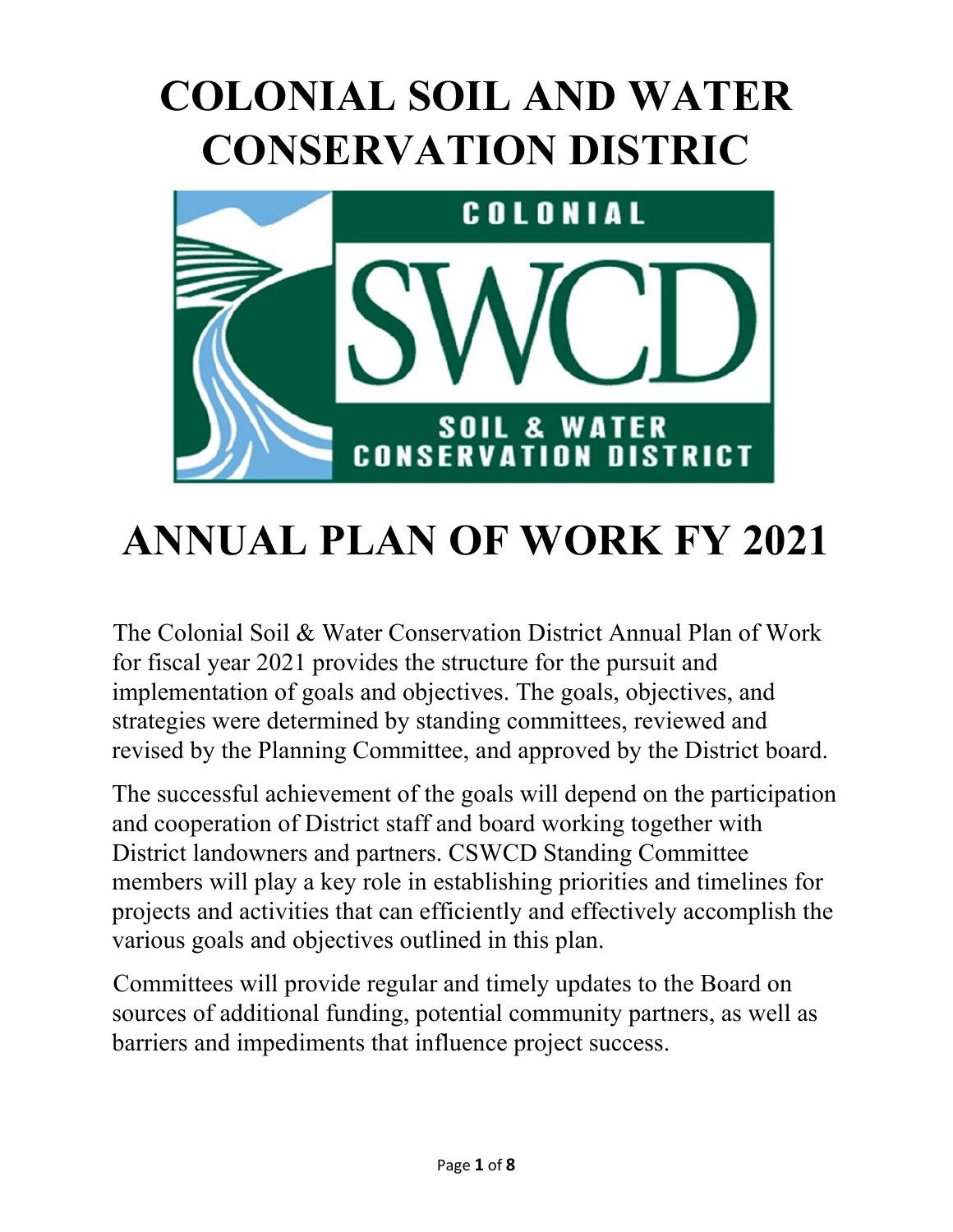## **Executive Committee**

| <b>Time Frame</b>             | Actions - Text in <b>Bold</b> represents Strategic Plan Metric                                                                                              |
|-------------------------------|-------------------------------------------------------------------------------------------------------------------------------------------------------------|
| July 1, 2020 to Present       |                                                                                                                                                             |
| Present to June 30, 2021      | • Review committee charge/charter and provide updates to<br>District Manager, as necessary. Board will take action to<br>approve committee charges/charters |
| July 1, 2021 to June 30, 2022 | • Review committee charge/charter and provide updates to<br>District Manager, as necessary. Board will take action to<br>approve committee charges/charters |

### **Ag Program Committee**

| <b>Time Frame</b>        | Actions - Text in <b>Bold</b> represents Strategic Plan Metric |
|--------------------------|----------------------------------------------------------------|
|                          | Obligated 90% of initial VACS allocation (+/-\$498k)           |
|                          | Requested and awarded additional FY 2021 VACS funding          |
|                          | <b>Met VEE DAPA grant deliverables</b>                         |
| July 1, 2020 to Present  | Identified parcels for FY 2021 CBPA Ag Land Assessments        |
|                          | Participated in technical trainings to attain technical        |
|                          | certifications (ex. Nut Man Planner, Conservation Planner)     |
| Present to June 30, 2021 | Distribute VACS Sign-up Mailers for Spring 2021                |
|                          | Solicit and approve FY 2021 VACS applications                  |
|                          | Continue to meet VEE DAPA grant deliverables; expand VEE       |
|                          | DAPA grant south of James River; evaluate potential to         |
|                          | extend VEE DAPA grant into calendar year 2022                  |
|                          | <b>Conduct CBPA Ag Land Assessments; Seek BoD approval;</b>    |
|                          | submit final report to localities                              |
|                          | Staff to seek trainings to complete technical certifications   |
|                          | Fulfill FY 2021 VACS grant deliverables                        |
|                          | Review committee charge/charter and provide updates to         |
|                          | District Manager, as necessary. Board will take action to      |
|                          | approve committee charges/charters                             |
|                          |                                                                |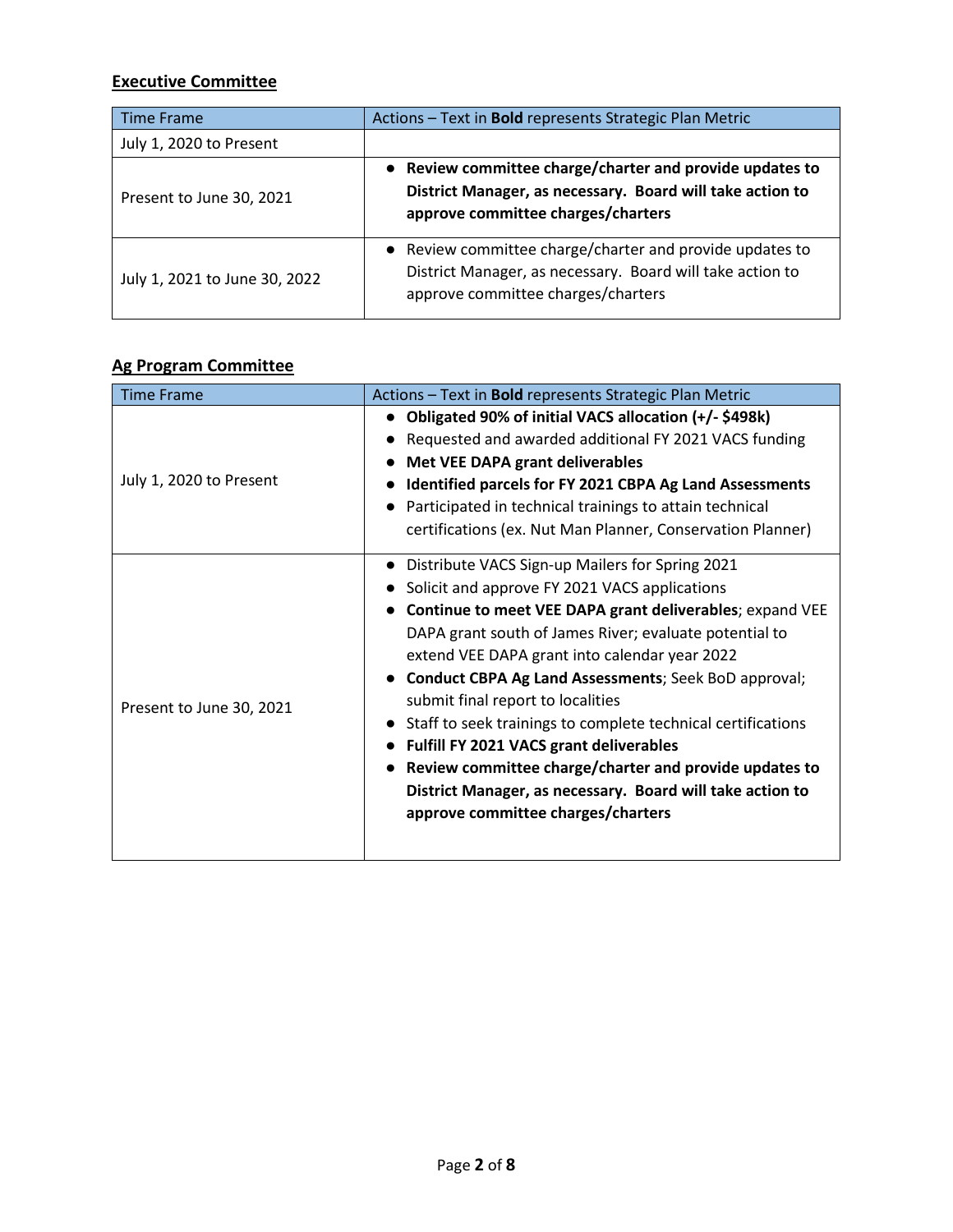|                               | • Seek to complete VACS projects (SE-2) approved in FY 2021  |
|-------------------------------|--------------------------------------------------------------|
|                               | Seek to attain/maintain technical certifications             |
|                               | Seek to allocate at least 90% of FY 2022 VACS allocation     |
|                               | • Stay abreast of grant opportunities in Ag Industry (ex.    |
|                               | Precision Ag, Carbon markets, etc.)                          |
|                               | <b>Identify parcels and execute CBPA Ag Land Assessments</b> |
|                               | Develop and distribute educational materials targeting       |
|                               | historically underserved communities within the District,    |
| July 1, 2021 to June 30, 2022 | consistent with Chesapeake Bay License Plate Grant award     |
|                               | Organize and execute a BoD field trip to visit local farms   |
|                               | Collaborate with new VCE ANR Agent on outreach and           |
|                               | technical assistance provided to small farming operations    |
|                               | • Fulfill FY 2022 VACS grant deliverables                    |
|                               | • Review committee charge/charter and provide updates to     |
|                               | District Manager, as necessary. Board will take action to    |
|                               | approve committee charges/charters                           |
|                               |                                                              |

## **Education & Outreach Programs Committee**

| <b>Time Frame</b>        | Actions - Text in Bold represents Strategic Plan Metric                                                                                                                                                                                                                                                                                                                                                                                                                                                                                                                                                                                                                                                                                                                                                                                                                                                                |
|--------------------------|------------------------------------------------------------------------------------------------------------------------------------------------------------------------------------------------------------------------------------------------------------------------------------------------------------------------------------------------------------------------------------------------------------------------------------------------------------------------------------------------------------------------------------------------------------------------------------------------------------------------------------------------------------------------------------------------------------------------------------------------------------------------------------------------------------------------------------------------------------------------------------------------------------------------|
| July 1, 2020 to Present  | Received inquiry from potential volunteer (Raelynn)<br>Participated in Envirothon Planning<br>Submitted grant application to USDA to continue staff<br>support for Liz Callan<br>Met NACD Urban Ag grant deliverables<br>Submitted Ches. Bay License Plate grant to produce<br>$\bullet$<br>printed information relating to conservation of natural<br>resources which will be targeted at historically                                                                                                                                                                                                                                                                                                                                                                                                                                                                                                                |
|                          | underserved communities                                                                                                                                                                                                                                                                                                                                                                                                                                                                                                                                                                                                                                                                                                                                                                                                                                                                                                |
| Present to June 30, 2021 | Contact Raelynn to assess potential for volunteering<br>Develop job description for web site/social media intern or<br>volunteer<br>Explore current volunteer and internship models used by<br>other SWCD's and partner agencies (ex. NRCS Earth Team<br>Volunteer Program, W&M Office of Engagement)<br>Solicit 2 pieces of content from all staff members and<br>directors to be posted on Facebook<br>Plan for Liz Callan's role at WCG & CSWCD if grant awarded<br>Identify minimum of 3 education opportunities with WCG<br>with and without Liz Callan<br><b>Evaluate current District website's effectiveness</b><br>Develop and post new material on District website<br>Begin to evaluate alternatives for website and email hosts<br>Support Jamestown HS Envirothon team<br>Begin assessment of District education program and report<br>findings to District BoD with recommendations by August 1,<br>2021 |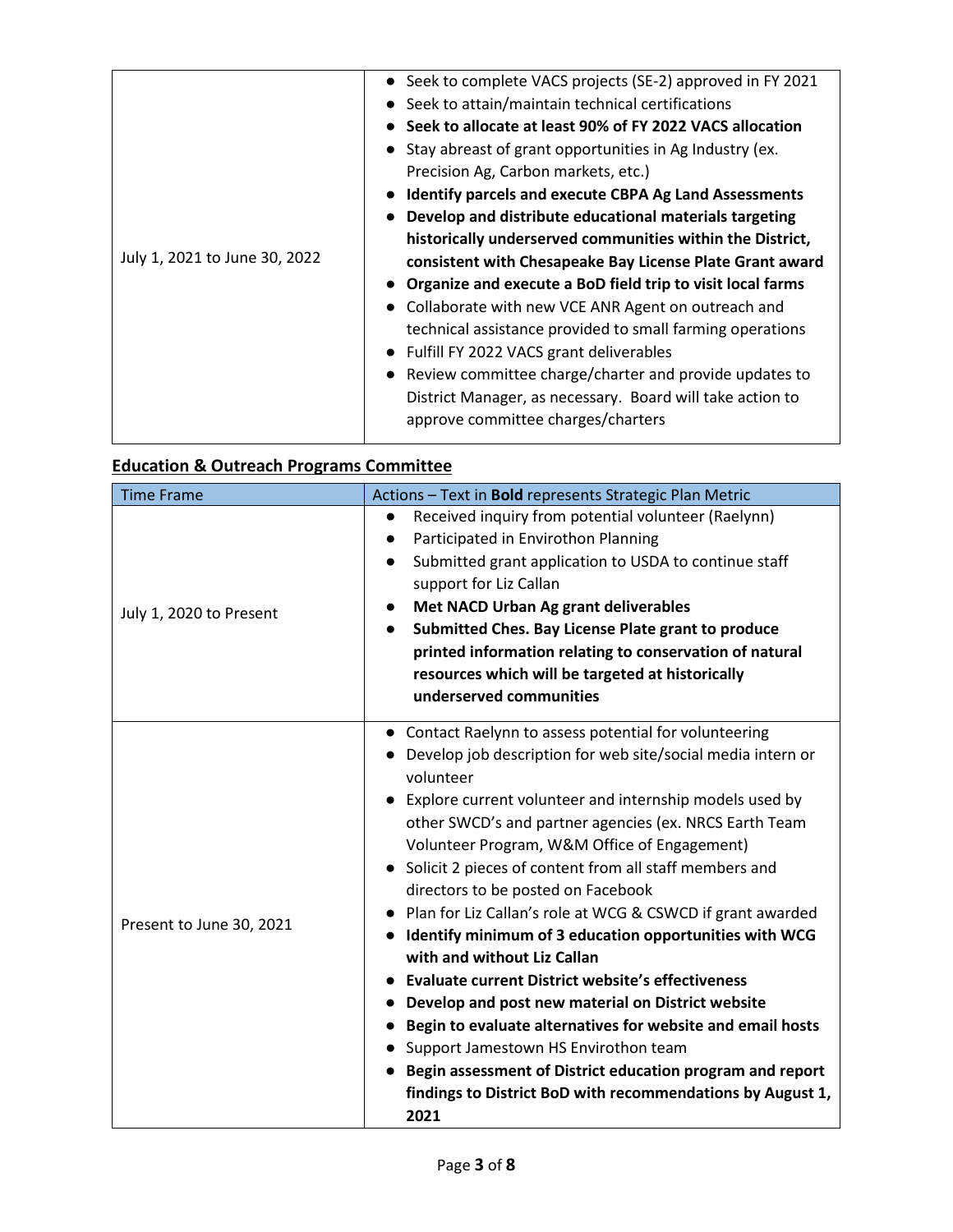|                               | • Review committee charge/charter and provide updates to<br>District Manager, as necessary. Board will take action to<br>approve committee charges/charters                                                                                                                                                                                                                                                                                                                                                                                                                                                                                                                                                                                                                                                                                                                                                            |
|-------------------------------|------------------------------------------------------------------------------------------------------------------------------------------------------------------------------------------------------------------------------------------------------------------------------------------------------------------------------------------------------------------------------------------------------------------------------------------------------------------------------------------------------------------------------------------------------------------------------------------------------------------------------------------------------------------------------------------------------------------------------------------------------------------------------------------------------------------------------------------------------------------------------------------------------------------------|
| July 1, 2021 to June 30, 2022 | • Develop and distribute educational materials targeting<br>historically underserved communities within the District,<br>consistent with Chesapeake Bay License Plate Grant award<br>• Seek initiative or program to focus direction of Education<br><b>Program Committee</b><br>• Complete a minimum of 3 educational events with WCG<br>• Develop strategy to promote Envirothon program to area<br>schools<br><b>Complete evaluation of District website and</b><br>develop/execute plan for its improvement<br>• Complete assessment of District education program and<br>make recommendations to BoD<br>• Develop strategy to promote other conservation education<br>programs including poster contest, YCC, scout merit badges,<br>W&M Earth Day<br>• Review committee charge/charter and provide updates to<br>District Manager, as necessary. Board will take action to<br>approve committee charges/charters |

#### **Urban Programs Committee**

| <b>Time Frame</b>       | Actions - Text in <b>Bold</b> represents Strategic Plan Metric |
|-------------------------|----------------------------------------------------------------|
| July 1, 2020 to Present | • Implemented VCAP to include submitting 6 applications to     |
|                         | the state Steering Committee                                   |
|                         | • Board member interactions with JCC BoS, JCC Ches Bay and     |
|                         | Wetlands Boards, Williamsburg City Council, York County Co.    |
|                         | Administrator & staff                                          |
|                         | • Met NMP deliverable for Turf Love                            |
|                         | • Discussed options for Turf Love educational deliverables     |
|                         | • Trained, engaged, recruited Turf Love volunteers             |
|                         | • Developed framework for Shoreline Evaluation Program         |
|                         | (SEP), working with VIMS, SEAS, NNMG, WW, JRA                  |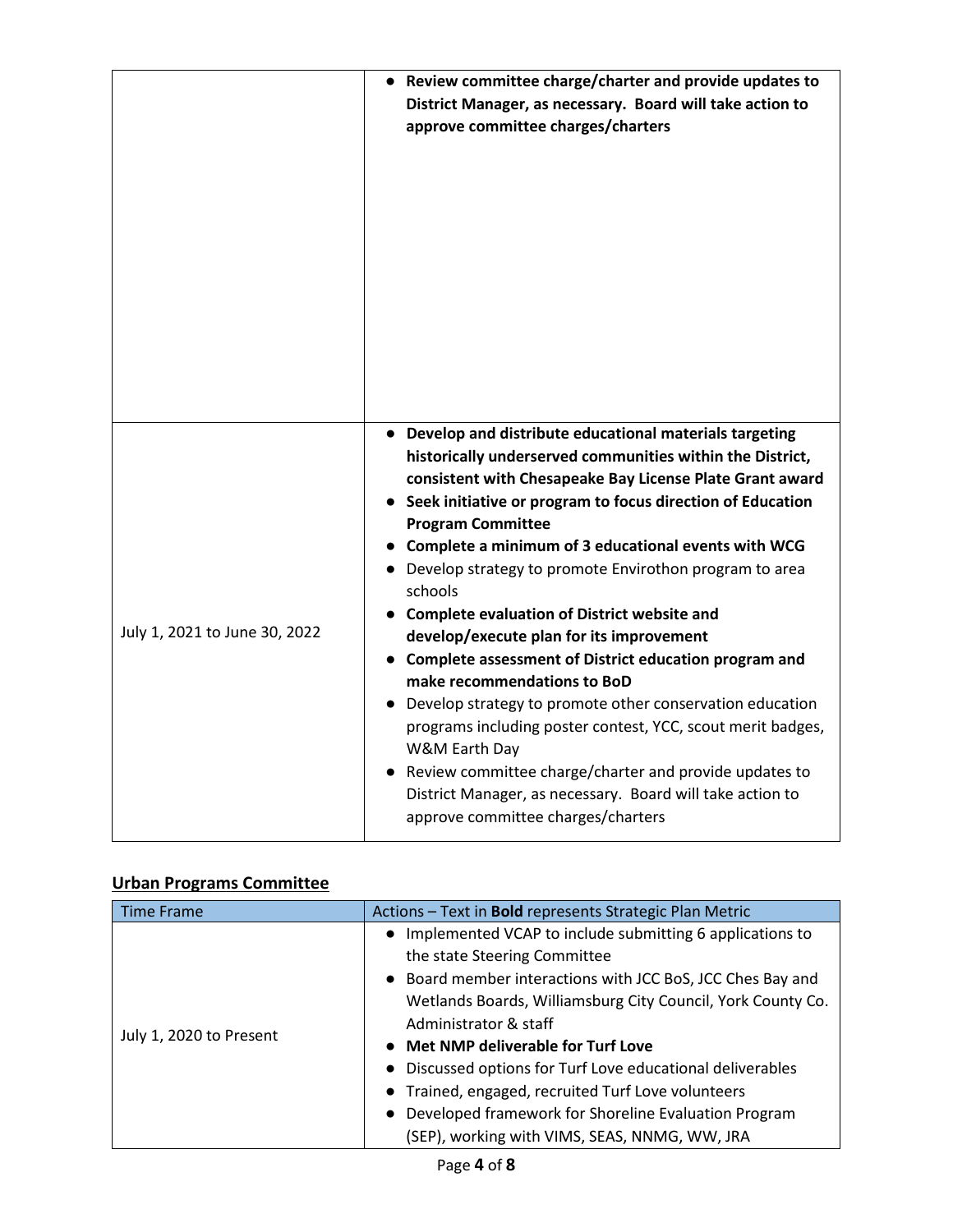|                               | <b>Organized SEP training delivered by VIMS CCRM</b><br>• Engaged multiple MG chapters and Peninsula Master<br>Naturalist for potential volunteer help with SEP<br>• Submitted Ches Bay License Plate grant to provide funding<br>for SEP printed materials<br>Drafted an Urban Programs interim FY 2021 APoW                                                                                                                                                                                                                                                                                                                                                                                                                                                                                                                                                                                                                  |
|-------------------------------|--------------------------------------------------------------------------------------------------------------------------------------------------------------------------------------------------------------------------------------------------------------------------------------------------------------------------------------------------------------------------------------------------------------------------------------------------------------------------------------------------------------------------------------------------------------------------------------------------------------------------------------------------------------------------------------------------------------------------------------------------------------------------------------------------------------------------------------------------------------------------------------------------------------------------------|
| Present to June 30, 2021      | • Continue to refine SEP protocol and trainings<br>Offer at least one additional SEP training to District staff<br>and prospective volunteersvia electronic format &<br>recorded<br>• Offer at least two on-site, in-person training for District<br>staff and prospective volunteersmay be with Northern<br>Neck Master Gardeners (NNMGs)<br>• Engage local Wetland and Ches. Bay Boards, as well as local<br>government staff members<br>• Evaluate potential for submitting Small Watershed Grant<br>applicationsubmit grant applications as appropriate<br>• Develop and implement strategies to create efficiencies in<br>the VCAP application process<br>• Evaluate the need for committing additional staff resources<br>or volunteers to Urban Programs<br>• Review committee charge/charter and provide updates to<br>District Manager, as necessary. Board will take action to<br>approve committee charges/charters |
| July 1, 2021 to June 30, 2022 | Continue to implement Turf Love in JCC<br>• Continue to implement VCAP<br>• Implement SEP<br>• Execute SEP focused Ches Bay License Plate grant<br>• Implement USDA Urban Ag grant if funded<br>• Seek grant programs to fund SEP<br>• Seek novel ways to engage local government officials<br>• Review committee charge/charter and provide updates to<br>District Manager, as necessary. Board will take action to<br>approve committee charges/charters                                                                                                                                                                                                                                                                                                                                                                                                                                                                     |

## **Finance Committee**

| <b>Time Frame</b>       | Actions - Text in <b>Bold</b> represents Strategic Plan Metric |
|-------------------------|----------------------------------------------------------------|
| July 1, 2020 to Present | • Submitted $1^{st}$ & $2^{nd}$ quarter Attachment E           |
|                         | • Developed draft FY 2022 budget on which to base budget       |
|                         | requests                                                       |
|                         | • Submitted budget requests to all 5 localities                |
|                         | • Sought additional funding to supplement VCAP and SEP         |
|                         |                                                                |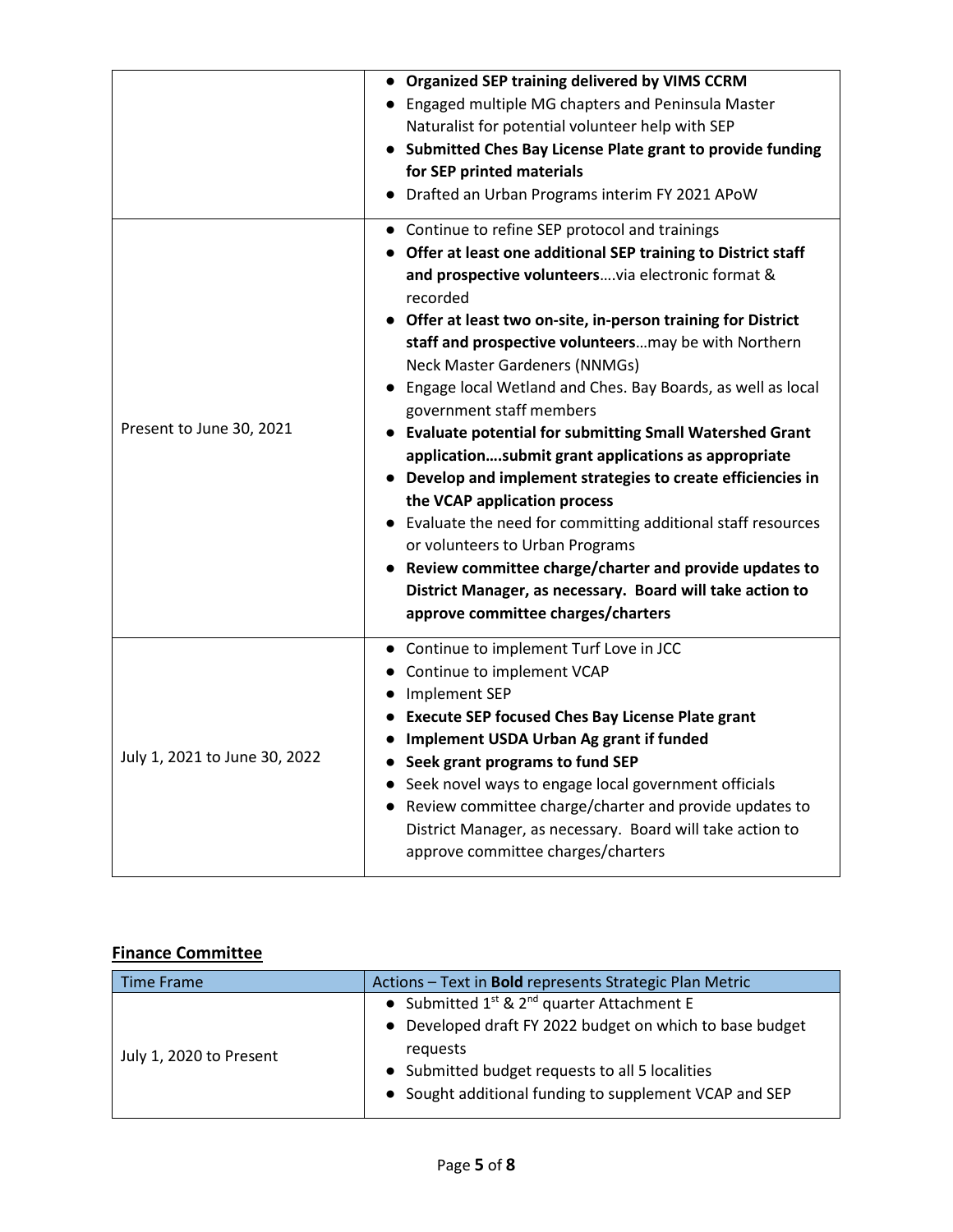| <b>Complete deliverables of FY 2021 DCR Operations Grant</b> |
|--------------------------------------------------------------|
| Discuss and make recommendation for staff compensation       |
| Discuss purchase of currently leased Toyota Tacoma truck     |
| Discuss disposition of currently owned Ford F-250 truck      |
| Finalize and seek BoD approval of FY 2022 budget             |
| Review and amend as necessary District Financial Policy      |
| Receive audit report and participate in audit exit interview |
| Review committee charge/charter and provide updates to       |
| District Manager, as necessary. Board will take action to    |
| approve committee charges/charters                           |
| • Develop a 5-year financial needs assessment to sustain     |
| <b>District operations</b>                                   |
| <b>Complete deliverables of FY 2022 DCR Operations Grant</b> |
| Evaluate current office space and alternative options        |
| Review committee charge/charter and provide updates to       |
| District Manager, as necessary. Board will take action to    |
| approve committee charges/charters                           |
|                                                              |

## **Nominating Committee**

| <b>Time Frame</b>             | Actions - Text in <b>Bold</b> represents Strategic Plan Metric                                                                                                                                                                                                                    |
|-------------------------------|-----------------------------------------------------------------------------------------------------------------------------------------------------------------------------------------------------------------------------------------------------------------------------------|
| July 1, 2020 to Present       |                                                                                                                                                                                                                                                                                   |
| Present to June 30, 2021      | • Serve as lead to fill director vacancies outside of election<br>cycles. The process is identified in the Bylaws.<br>• Review committee charge/charter and provide updates to<br>District Manager, as necessary. Board will take action to<br>approve committee charges/charters |
| July 1, 2021 to June 30, 2022 | • Provide slate of officers for upcoming year before last BoD<br>meeting of 2021<br>• Review committee charge/charter and provide updates to<br>District Manager, as necessary. Board will take action to<br>approve committee charges/charters                                   |

### **Personnel Committee**

| Time Frame              | Actions - Text in <b>Bold</b> represents Strategic Plan Metric                |
|-------------------------|-------------------------------------------------------------------------------|
| July 1, 2020 to Present | • Discussed compensation equity<br>• Reviewed and recommended COVID-19 Policy |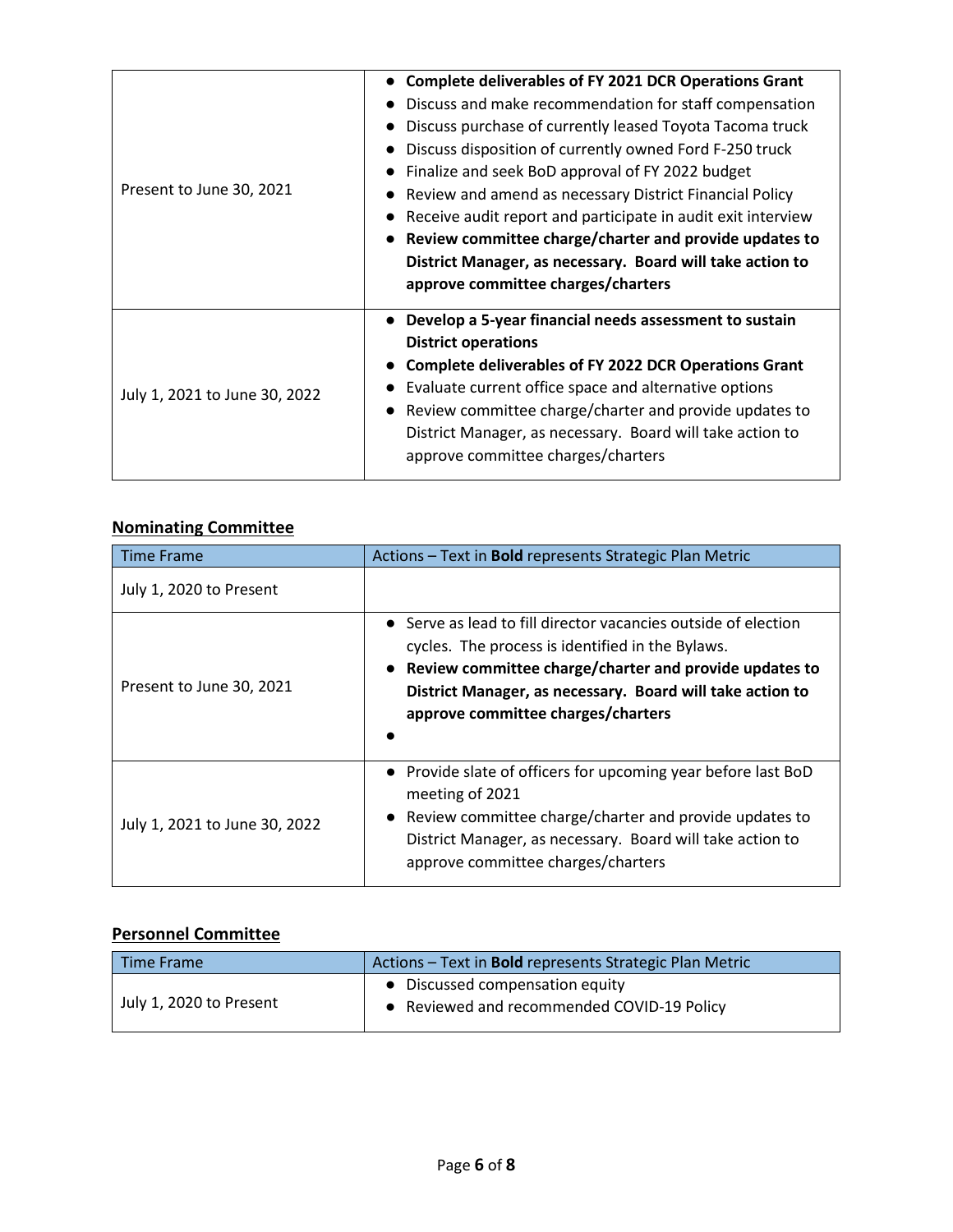| Present to June 30, 2021      | • Meet deliverables of FY 2021 DCR Operations grant, which<br>include Personnel Policy revision, Job Description review,<br>Personnel Evaluations/meetings<br>• Make recommendations regarding staff compensation<br>Evaluate the need for additional staff resources to assist with<br>Urban and Education/Outreach programming<br>• Review committee charge/charter and provide updates to<br>District Manager, as necessary. Board will take action to<br>approve committee charges/charters |
|-------------------------------|-------------------------------------------------------------------------------------------------------------------------------------------------------------------------------------------------------------------------------------------------------------------------------------------------------------------------------------------------------------------------------------------------------------------------------------------------------------------------------------------------|
| July 1, 2021 to June 30, 2022 | • Meet deliverables of FY 2022 DCR Operations grant<br>Review committee charge/charter and provide updates to<br>$\bullet$<br>District Manager, as necessary. Board will take action to<br>approve committee charges/charters                                                                                                                                                                                                                                                                   |

#### **Planning Committee**

| <b>Time Frame</b>             | Actions - Text in <b>Bold</b> represents Strategic Plan Metric                                                                                                                                                                                                                                                                                                                    |
|-------------------------------|-----------------------------------------------------------------------------------------------------------------------------------------------------------------------------------------------------------------------------------------------------------------------------------------------------------------------------------------------------------------------------------|
| July 1, 2020 to Present       | • Organized and implemented Strategic Planning process                                                                                                                                                                                                                                                                                                                            |
| Present to June 30, 2021      | • Recommend approval of Strategic Plan<br>Recommend approval of FY 2021 APOW<br>Recommend approval of FY 2022 APOW<br>Evaluate and make recommendation regarding Recognition<br>Banquet (to be held in early 2022)<br>• Review committee charge/charter and provide updates to<br>District Manager, as necessary. Board will take action to<br>approve committee charges/charters |
| July 1, 2021 to June 30, 2022 | Review FY 2022 APOW<br>Review Strategic Plan<br>Develop FY 2023 APOW with input from committees & staff<br>• Review committee charge/charter and provide updates to<br>District Manager, as necessary. Board will take action to<br>approve committee charges/charters                                                                                                            |

## **Operations/Staff**

| Time Frame               | Actions - Text in <b>Bold</b> represents Strategic Plan Metric                                                                                                                                             |
|--------------------------|------------------------------------------------------------------------------------------------------------------------------------------------------------------------------------------------------------|
| July 1, 2020 to Present  | • Some staff functions have been included in committee tasks                                                                                                                                               |
| Present to June 30, 2021 | • Post public meeting notices, as well as provide minutes and<br>recordings of public meetings<br>• Keep BoD members abreast of progress toward meeting<br>grant deliverables and obligations<br>$\bullet$ |